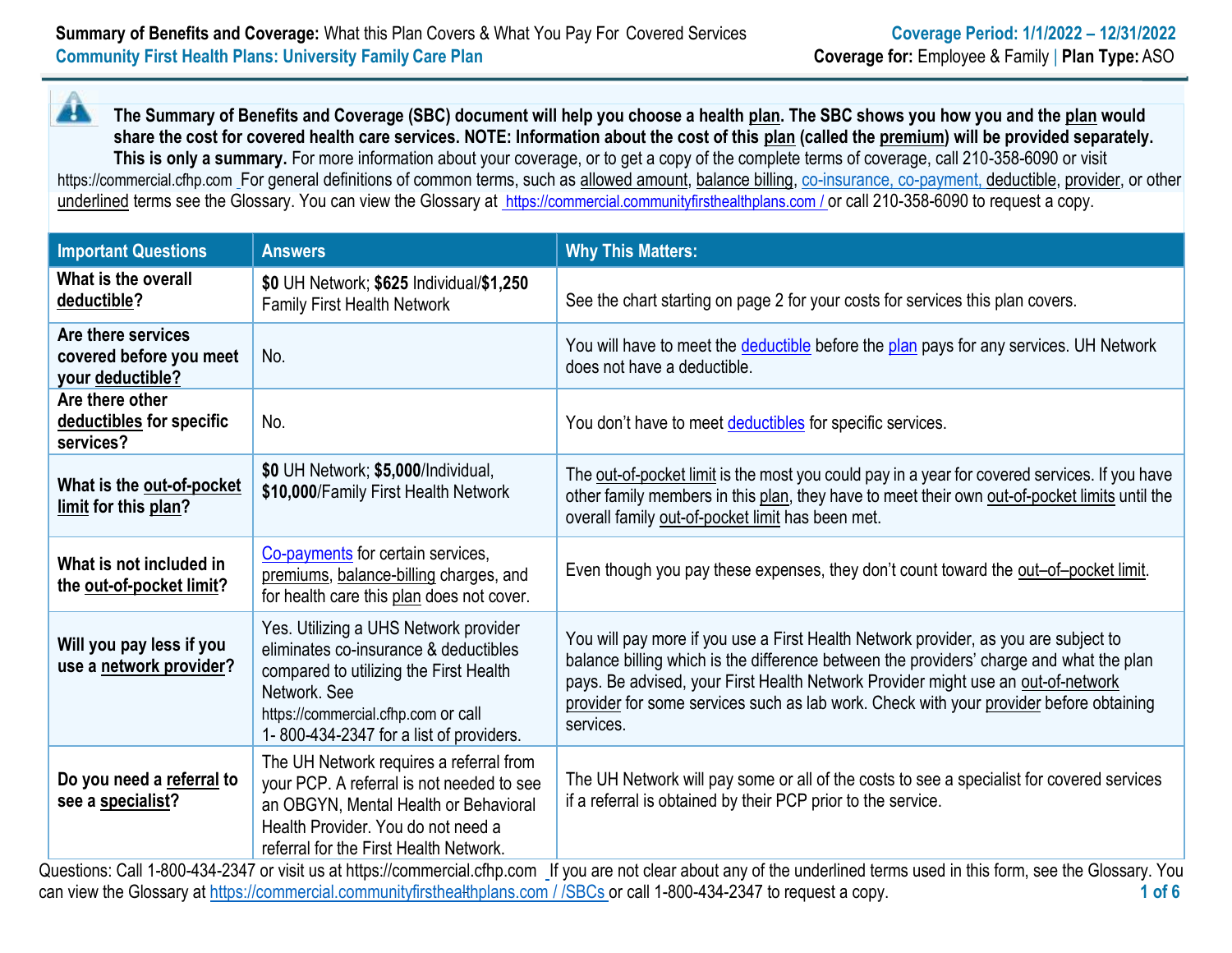

| <b>Common Medical</b><br><b>Event</b>                                                                      | <b>Services You May Need</b>                                                | <b>UH Network Provider</b>              | <b>What You Will Pay</b><br><b>First Health Network</b><br><b>Provider</b>                                          | <b>Limitations, Exceptions,</b><br>& Other Important Information                                                                                                                                                                     |
|------------------------------------------------------------------------------------------------------------|-----------------------------------------------------------------------------|-----------------------------------------|---------------------------------------------------------------------------------------------------------------------|--------------------------------------------------------------------------------------------------------------------------------------------------------------------------------------------------------------------------------------|
| If you visit a                                                                                             | Primary care visit to treat<br>an injury or illness                         | \$15 co-payment /visit                  | 30% co-insurance after deductible                                                                                   |                                                                                                                                                                                                                                      |
| health care<br>provider's office                                                                           | Specialist visit                                                            | \$15 co-payment /visit                  | 30% co-insurance after deductible                                                                                   |                                                                                                                                                                                                                                      |
| or clinic:                                                                                                 | Preventive care/screening/<br>immunization                                  | No charge                               | 30% co-insurance after deductible                                                                                   |                                                                                                                                                                                                                                      |
| If you have a test:                                                                                        | Diagnostic test<br>(x-ray, blood work)                                      | No charge                               | 30% co-insurance after deductible                                                                                   | Outpatient only.                                                                                                                                                                                                                     |
|                                                                                                            | Imaging (CT/PET<br>scans, MRIs)                                             | No charge                               | 30% co-insurance after deductible                                                                                   | Outpatient only.                                                                                                                                                                                                                     |
| If you need drugs<br>to treat your<br>illness or<br>condition,                                             | Generic drugs - Tier 1                                                      | No co-payment                           | \$20 co-payment per prescription<br>$(retail);$ 30 day<br>\$40 co-payment per prescription<br>(mail order); 90 day  | Co-payment waived if prescription is filled at a<br>University Health Pharmacy or qualifies under Mail<br>Order. Prescription must be written by a<br>University Health, UMA, or UT Health San Antonio<br>physician for mail orders. |
| more information<br>about <b>prescription</b><br>drug coverage is<br>available at<br>https://commercial.cf | Preferred brand drugs -<br>Tier <sub>2</sub>                                | No co-payment                           | \$40 co-payment per prescription<br>$(retail);$ 30 day<br>\$60 co-payment per prescription (mail<br>order); 90 day  | Co-payment waived if prescription is filled at a<br>University Health Pharmacy or qualifies under Mail<br>Order. Prescription must be written by a University<br>Health, UMA, or UT Health San<br>Antonio physician for mail orders. |
| hp.com.                                                                                                    | Non-Preferred brand drugs<br>or Specialty drugs - Tier 3                    | No co-payment                           | \$60 co-payment per prescription<br>$(retail);$ 30 day<br>\$100 co-payment per prescription<br>(mail order); 90 day | Co-payment waived if prescription is filled at a<br>University Health Pharmacy or qualifies under Mail<br>Order. Prescription must be written by a University<br>Health, UMA, or UT Health San<br>Antonio physician for mail orders. |
| If you have<br>outpatient<br>surgery:                                                                      | Facility fee (e.g., ambulatory<br>surgery center)<br>Physician/surgeon fees | \$100 co-payment/<br>visit<br>No charge | 30% co-insurance after deductible<br>30% co-insurance after deductible                                              | Pre-authorization required if outside of UH.<br>Pre-authorization required if non-UH physician.                                                                                                                                      |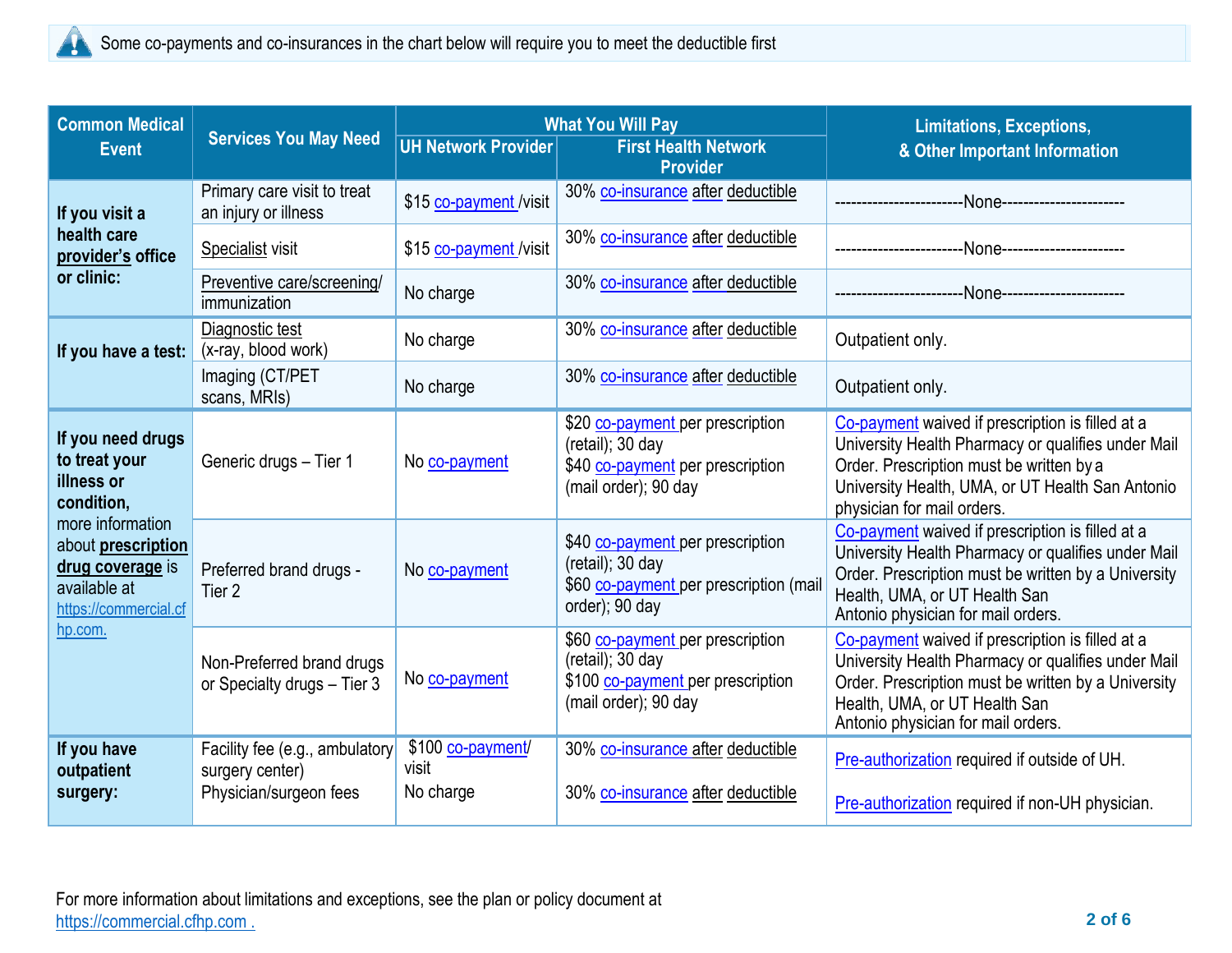| <b>Common</b>                                           |                                              |                                                              | <b>What You Will Pay</b>                                         | <b>Limitations, Exceptions,</b>                                                                                                                                                                                                      |  |
|---------------------------------------------------------|----------------------------------------------|--------------------------------------------------------------|------------------------------------------------------------------|--------------------------------------------------------------------------------------------------------------------------------------------------------------------------------------------------------------------------------------|--|
| <b>Medical Event</b>                                    | <b>Services You May</b><br><b>Need</b>       | <b>UH Network Provider</b>                                   | <b>First Health Network</b><br><b>Provider</b>                   | & Other Important Information                                                                                                                                                                                                        |  |
|                                                         | Emergency room care                          | \$100 co-payment/visit                                       | 30% co-insurance after deductible                                | Emergency Room co-pay is waived under UH Family<br>Network, if admitted.                                                                                                                                                             |  |
| If you need<br>immediate<br>medical attention:          | <b>Emergency medical</b><br>transportation   | Plan will pay up to \$1,500<br>of the Usual and<br>Customary | Plan will pay up to \$1,500 of the<br><b>Usual and Customary</b> | Community First will pay for Emergency<br>Transportation services performed by non-<br>participating Providers at the negotiated or usual and<br>customary rate. Member may be responsible for<br>balance of billed charges, if any. |  |
|                                                         | Urgent care                                  | \$20 co-payment/ incident                                    | 30% co-insurance after deductible                                | UH Express Med Clinics are the only urgent<br>care facilities covered under the UH Network.                                                                                                                                          |  |
| If you have a<br>hospital stay:                         | Facility fee (e.g.,<br>hospital room)        | \$100 co-payment/day                                         | 30% co-insurance after deductible                                | Pre-authorization required if outside UH. Co-payment<br>required for each day with a \$500 maximum for each<br>confinement under the UH Network.                                                                                     |  |
|                                                         | Physician/surgeon fees                       | No charge                                                    | 30% co-insurance after deductible                                |                                                                                                                                                                                                                                      |  |
| If you need mental<br>health, behavioral                | <b>Outpatient services</b>                   | \$15 co-payment/visit                                        | 30% co-insurance after deductible                                |                                                                                                                                                                                                                                      |  |
| health, or<br>substance abuse<br>services:              | Inpatient services                           | \$100 co-payment/day                                         | 30% co-insurance after deductible                                | Co-payment required for each day with a \$500<br>maximum for each admission under the UH Network.                                                                                                                                    |  |
|                                                         | Office visits                                | \$15 co-payment/first visit                                  | 30% co-insurance after deductible                                | No charge after first visit.                                                                                                                                                                                                         |  |
| If you are                                              | Childbirth/delivery<br>professional services | No charge                                                    | 30% co-insurance after deductible                                |                                                                                                                                                                                                                                      |  |
| pregnant:                                               | Childbirth/delivery<br>facility services     | \$100 co-payment/day                                         | 30% co-insurance after deductible                                | Pre-authorization required \$500 maximum per<br>confinement for UH Network.                                                                                                                                                          |  |
|                                                         | Home health care                             | No charge                                                    | 30% co-insurance after deductible                                | 60 day maximum per year. Lifetime maximum \$10,000.                                                                                                                                                                                  |  |
| If you need help<br>recovering or<br>have other special | <b>Rehabilitation services</b>               | \$15 co-payment/visit                                        | 30% co-insurance after deductible                                | Physical therapy 60 visits/year; Occupational therapy<br>60 visits/year; Speech and hearing therapy<br>60 visits/year; Pulmonary therapy 20 visits/year;<br>Cardiac rehabilitation therapy 36 visits/year.                           |  |
| health needs:                                           | <b>Habilitation services</b>                 | Not covered                                                  | Not covered                                                      |                                                                                                                                                                                                                                      |  |
|                                                         | Skilled nursing care                         | \$15 co-payment/day                                          | 30% co-insurance after deductible                                | Up to 60 days per condition/year including semi-<br>private room, lab and X-ray                                                                                                                                                      |  |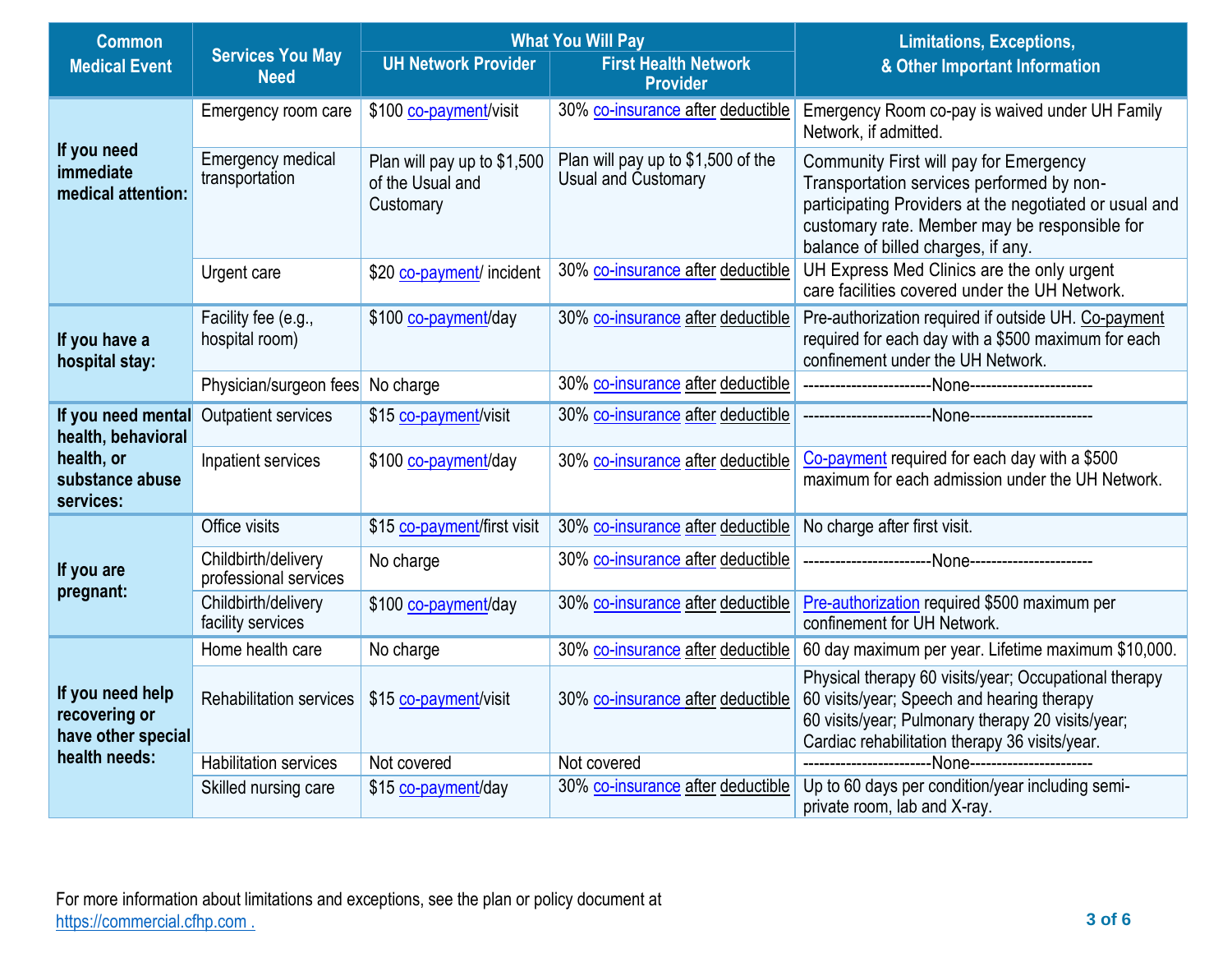| <b>Common</b>        | <b>What You Will Pay</b>               |                             |                                                | <b>Limitations, Exceptions, &amp; Other Important</b>                         |  |
|----------------------|----------------------------------------|-----------------------------|------------------------------------------------|-------------------------------------------------------------------------------|--|
| <b>Medical Event</b> | <b>Services You</b><br><b>May Need</b> | <b>UHS Network Provider</b> | <b>First Health Network</b><br><b>Provider</b> | <b>Information</b>                                                            |  |
|                      | Durable medical<br>equipment           | No charge                   | 30% co-insurance after deductible              | Prostheses, \$10,000 limit/occurrence; Cochlear<br>implant, \$500/occurrence. |  |
|                      | Hospice services                       | No charge                   | 30% co-insurance after deductible              | Lifetime maximum \$10,000.                                                    |  |
|                      | Eye exam                               | \$10 co-payment/visit       | Not covered                                    | One per year.                                                                 |  |
| If you need dental   | Glasses                                | Varies, \$125 allowance     | Not covered                                    | One pair per every 24 months.                                                 |  |
| or eye care:         | Dental check-up                        | Not covered                 | Not covered                                    | ---None-----------------------<br>---------------------                       |  |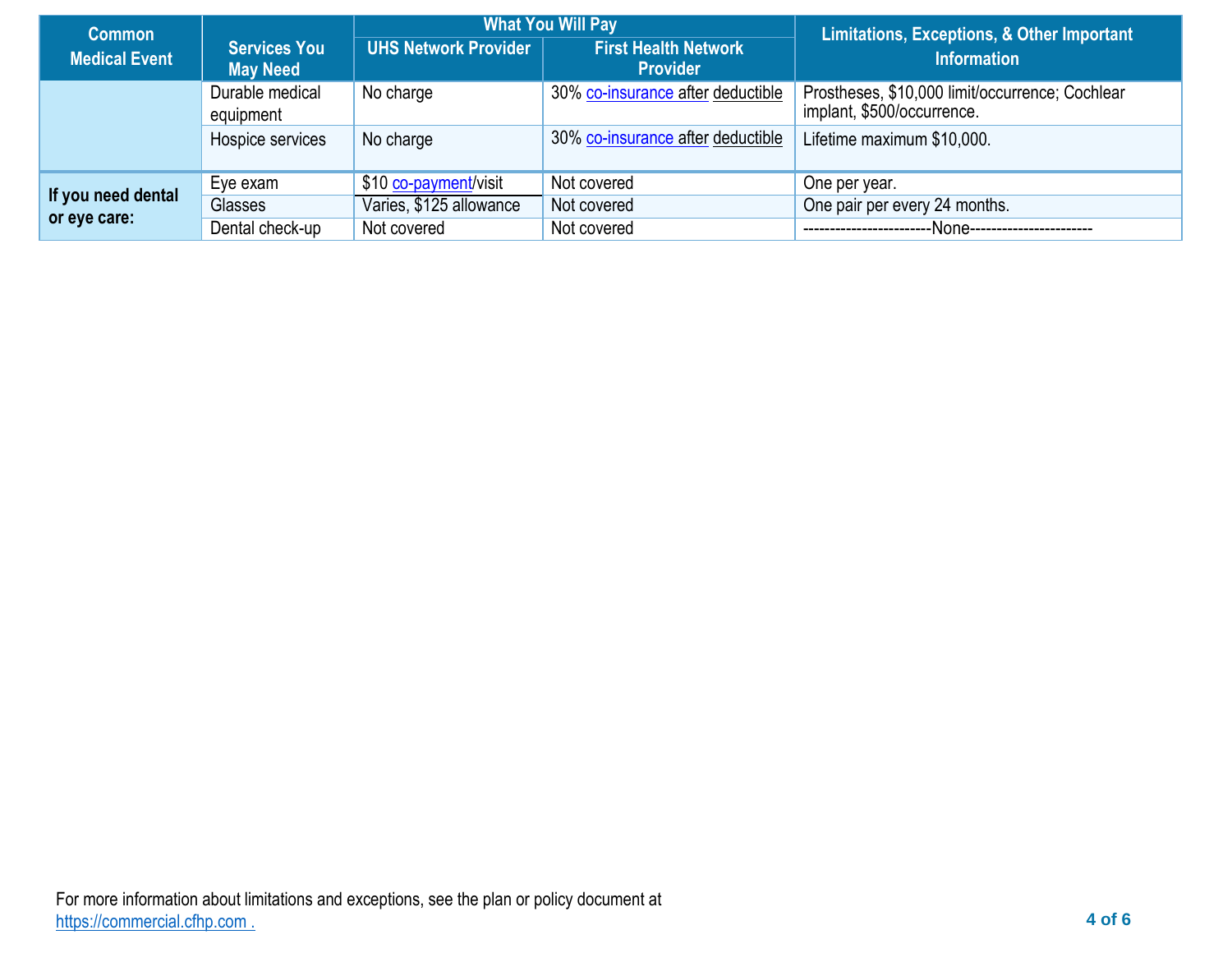| <b>Excluded Services &amp; Other Covered Services:</b>                                                                                           |                                                                                                                                                       |                                                                                                        |  |  |  |  |
|--------------------------------------------------------------------------------------------------------------------------------------------------|-------------------------------------------------------------------------------------------------------------------------------------------------------|--------------------------------------------------------------------------------------------------------|--|--|--|--|
| Services Your Plan Generally Does NOT Cover (Check your policy or plan document for more information and a list of any other excluded services.) |                                                                                                                                                       |                                                                                                        |  |  |  |  |
| Acupuncture<br>Artificial insemination<br>Weight loss programs                                                                                   | Cosmetic surgery<br>Dental care (Adult)<br>In vitro fertilization                                                                                     | Non-emergency care when traveling outside of<br>Texas.<br>Private-duty nursing<br>Weight loss programs |  |  |  |  |
| <b>Bariatric surgery</b>                                                                                                                         | Other Covered Services (Limitations may apply to these services. This isn't a complete list. Please see your plan document.)<br>Infertility treatment | Routine eye care                                                                                       |  |  |  |  |
|                                                                                                                                                  |                                                                                                                                                       |                                                                                                        |  |  |  |  |

- Hearing aids
- Chiropractic Care

• Long-term care

- 
- Routine foot care

Your Rights to Continue Coverage: There are agencies that can help if you want to continue your coverage after it ends. The contact information for the agencies are Community First Health Plans at 1-800-434-2347, or https://commercial.communityfirsthealthplans.com /; the U.S. Department of Labor, Employee Benefits Security Administration at 1-866- 444-3272, or [www.dol.gov/ebsa;](http://www.dol.gov/ebsa) or the U.S. Department of Health and Human Services at 1-877-267-2323 x61565, or [www.cciio.cms.gov. O](http://www.cciio.cms.gov/)ther coverage options may be available to you too, including buying individual insurance coverage through the Health Insurance Marketplace. For more information about the [Marketplace,](https://www.healthcare.gov/sbc-glossary/#marketplace) visit [www.HealthCare.gov](http://www.healthcare.gov/) or call 1-800-318-2596.

**Your Complaint and Appeals Rights:** If you have a complaint, call the health plan. Your plan documents also provide complete information to submit a claim, appeal, or a complaint for any reason to your plan. For more information about your rights, this notice, or assistance, contact:

Community First Health Plans Member Services & Resolution Unit 12238 Silicon Drive, Suite 100 San Antonio, Texas 78249 Phone: 210.358.6090 Web: https://commercial.cfhp.com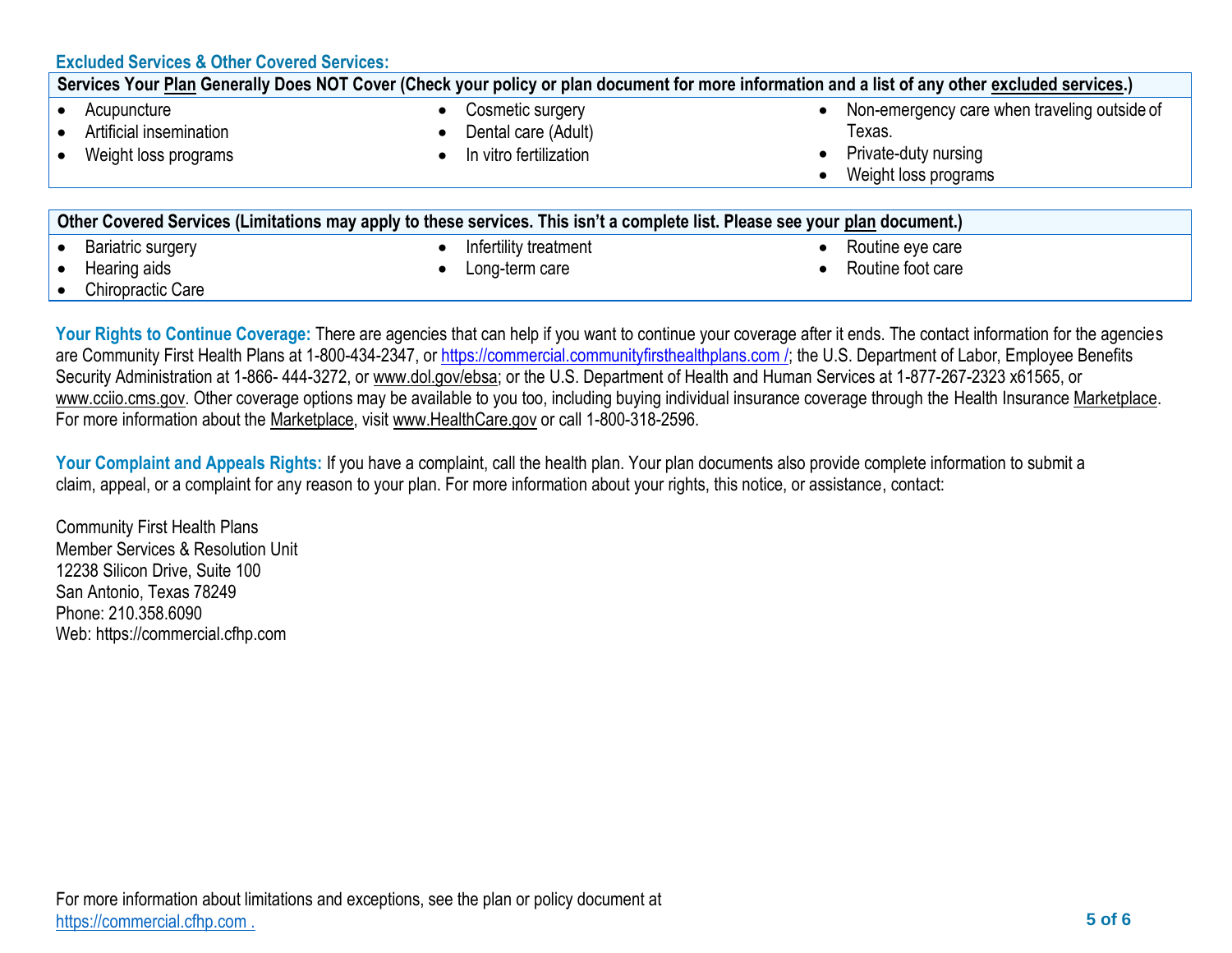## **Does this plan provide Minimum Essential Coverage? Yes.**

If you don't have [Minimum Essential Coverage](https://www.healthcare.gov/sbc-glossary/#minimum-essential-coverage) for a month, you'll have to make a payment when you file your tax return unless you qualify for an exemption from the requirement that you have health coverage for that month.

# **Does this plan meet the Minimum Value Standards? Yes.**

If your [plan](https://www.healthcare.gov/sbc-glossary/#plan) doesn't meet the [Minimum Value Standards, y](https://www.healthcare.gov/sbc-glossary/#minimum-value-standard)ou may be eligible for a [premium tax credit](https://www.healthcare.gov/sbc-glossary/#premium-tax-credits) to help you pay for a [plan](https://www.healthcare.gov/sbc-glossary/#plan) through the [Marketplace.](https://www.healthcare.gov/sbc-glossary/#marketplace)

## **Language Access Services:**

Spanish (Español): Para obtener asistencia en Español, llame al 1-800-434-2347. Vietnamese (Tiếng Việt): Nếu bạn nói Tiếng Việt, có các dịch vụ hỗ trợ ngôn ngữ miễn phí dành cho bạn.1-800-434-2347 Korean (한국어): 주의: 한국어를 사용하시는 경우, 언어 지원 서비스를 무료로 이용하실 수 있습니다. 1-800-434-2347 번으로 전화해 주십시오. برقم اتصل .بالمجان لك تتوافر اللغویة المساعدة خدمات فإن ،اللغة اذكر تتحدث كنت إذا :ملحوظة 1-800-434-2347 :( العربیة) Arabic 1- 800-434-2347 کال ۔ ہیں دستیاب میں مفت خدمات کی مدد کی زبان کو آپ تو ،ہیں بولتے اردو آپ اگر :خبردار :( اُردُو) Urdu-Tagalog (Tagalog): Kung kailangan ninyo ang tulong sa Tagalog tumawag sa 434-2347 French (Français): Si vous parlez français, des services d'aide linguistique vous sont proposés gratuitement. Appelez le 1-800-434-2347 Chinese (中文): 如果需要中文的帮助,请拨打这个号码 1-800-434-2347 Hindi (�ह**ंद♦): ध्य**ान द: यद आप हद� ब**ोलत**े ह त**ो आपको ि**ंलए म**्फ्त म भाषा सह**ायत**ा सेवाएं उपलब्ध ह। 1-800-**1-800-434-2347 شما برای رایگان بصورت زبانی تسھیلات ،کنیدمی گفتگو فارسی زبان بھاگر :توجھ :**(** فارسی) Farsi 434-2347 German (Deutsch): Wenn Sie Deutsch sprechen, stehen Ihnen kostenlos sprachliche Hilfsdienstleistungen zur Verfügung. Rufnummer 1-800-434-2347 Gujarati (�જરાતી): �ુ ના: જો તમેજરાતી બોલતા હો, તો િન:લ્�ુ ભાષા સહાય સેવાઓ તમારા માટઉપલબ્ધ છ. ફોન કરો 1-800-434-2347 Russian (Русский): Если вы говорите на русском языке, то вам доступны бесплатные услуги перевода.Звоните 1-800-434-2347 Japanese (日本語): 注意事項:日本語を話される場合、無料の言語支援をご利用いただけます。1-800-434-2347 Lao (ພາສາລາວ): ໂປດຊາບ: ຖ້ າວ່ າ ທ່ ານເົອົ າພາສາ ລາວ, ການບິລການຊ່ ວຍເຫື ອດ້ ານພາສາ, ໂດຍ ບເສັ ງຄ່ າ, ມ່ ນມີ ພ້ ອມໃຫ ້ ທ ້ ານ. ໂທຣ1-800-434-2347

––––––––––––––––––––––*To see examples of how this plan might cover costs for a sample medical situation, see the next section.–––––––––––*–––––––––––